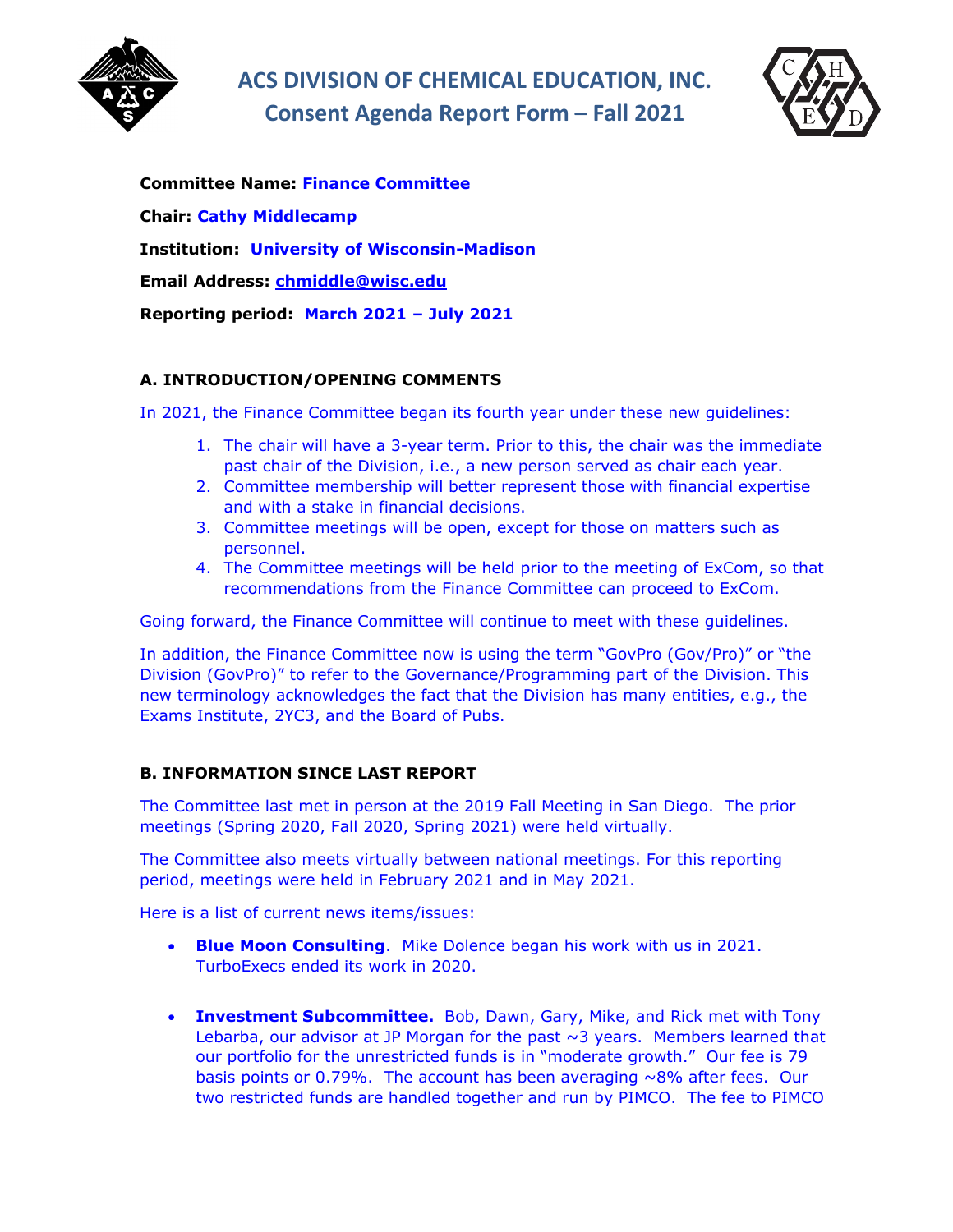is "embedded" in the mutual fund itself, so is not a separate management fee. The return on investment is less here, but still sufficient for the withdrawals.

### • **Finance Committee web page**.

[https://ched.chemedx.org/about-divched/committees-boards/finance-committee.](https://ched.chemedx.org/about-divched/committees-boards/finance-committee) The Chair continues to edit it regularly and did so in July 2021.

#### • **Credit card.**

The Division (GovPro) got a card in the name of the Treasurer! The card has a credit line of \$5,000. Rick expects that the card will be used only for occasional expenses. See details in Treasurer's Consent Agenda.

### • **Budget changes (content & format).**

Rick Moog and Mike Dolence made significant changes to the budget:

o Budget spreadsheet now separates unrestricted from restricted funds. Restricted funds include the Passer Bequest, RHSTA Funding, GSSPC Unrestricted funds include the ACS allotment, membership dues, royalties

We are still working with the BCC to budget the BCCE expenses & income. We are still working on a recommendation for investment income.

- **Dues increase**. This was effective January 2020. Did this have an impact on membership? Report forthcoming.
- **Document storage.** For security and to comply with ACS Legal, our Committee files are now kept in DropBox.

Cathy moved all the files to DropBox in July 2021.

DropBox is expected (eventually) to have minutes, agenda packets, and other financial info, such as the yearly audit.

- **Committee funding requests.** The Treasurer now solicits funding requests each year from each GovPro committee chair:
	- **•** ongoing requests need to be justified,
	- committees need to send a report of their prior year expenditures,
	- committees need to submit a Consent Agendas for their funding requests to be considered.
- **Conference Sponsorships.** The Division (GovPro) will not fund future requests until our budget is in balance.

**Action item**: The chair succession will discuss sponsorships w. ExCom and report back to the Finance Committee what process will be put in place and any other recommendations that ExCom may have for the budgeting process. Timeline: one year.

- **Contracts signed.**
	- **Heather Johnson. In 2020, Heather and Dawn Del Carlo (Division** chair) signed a 2021 contract to continue as virtual Executive Assistant. This contract had no raise for Heather, as agreed upon by all involved.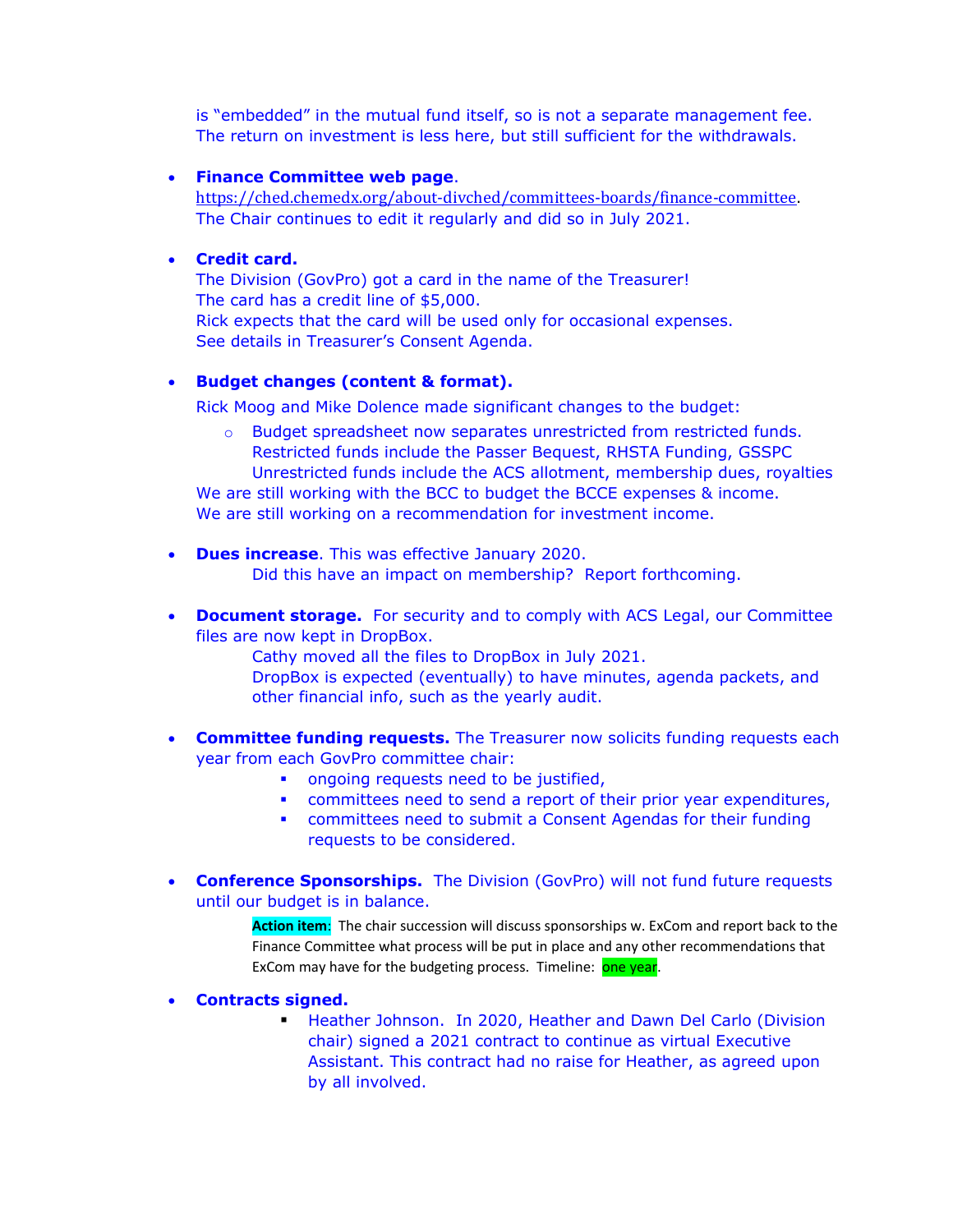**• John Michael Sophos. Following an evaluation of our Meeting** Program Planner, JM Sophos, a two-year contract was drafted and signed by Sophos and Stacey Lowery Bretz (Division chair). The contract runs January 1, 2021 through December 31, 2022. The contract may be renewed by mutual agreement every two years through December 2026.

# **C. PLAN(S) FOR FUTURE**

Finance Committee meeting for Atlanta National Meeting Tuesday, July 27, 2021 Virtual meeting on Zoom, visitors welcome!

Topic: DivCHED Finance Committee Meeting Time: Jul 27, 2021 03:00 PM Central Time (US and Canada)

Join Zoom Meeting <https://us02web.zoom.us/j/88637672062?pwd=VWRXZ1NMZHdIdGh4c1p1WDRzTlBNQT09>

Meeting ID: 886 3767 2062 Passcode: 239636 One tap mobile +16465588656,,88637672062#,,,,\*239636# US (New York) +13017158592,,88637672062#,,,,\*239636# US (Washington DC)

Dial by your location +1 646 558 8656 US (New York) +1 301 715 8592 US (Washington DC) +1 312 626 6799 US (Chicago) +1 669 900 6833 US (San Jose) +1 253 215 8782 US (Tacoma) +1 346 248 7799 US (Houston) Meeting ID: 886 3767 2062 Passcode: 239636 Find your local number:<https://us02web.zoom.us/u/keqZWqRudG>3:00 – 6:00 PM Central Daylight Time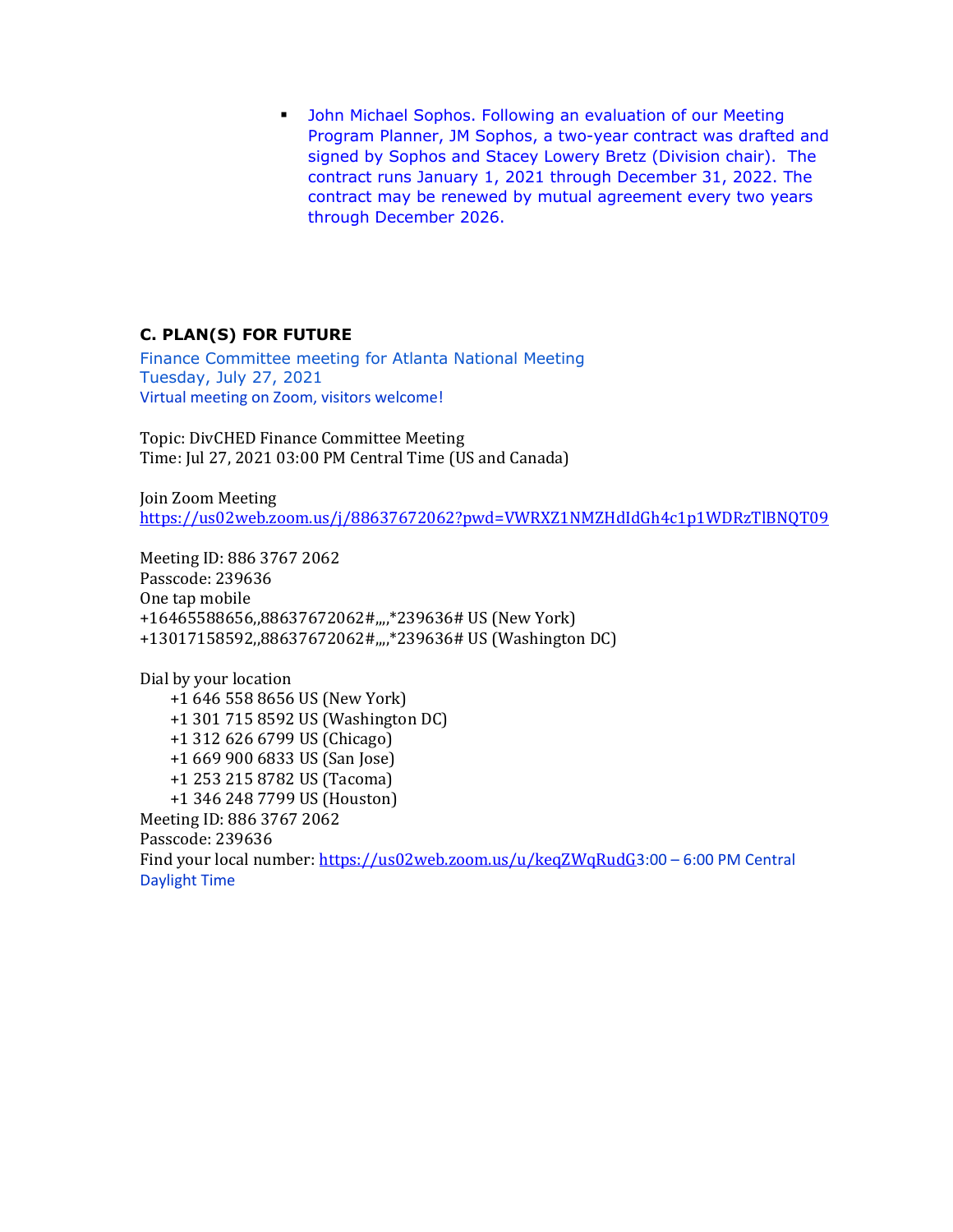### **AGENDA (draft as of July 19, 2021) Open session**

- 1. Welcome Introduction of visitors Thank you, Kristen and Cathy, for taking notes for this meeting
- 2. Review of Minutes from 2021 Spring meeting (San Antonio, virtual) Review of action items
- 3. Report from the Chair Review of action items from May 2021 meeting (Appendix B) Review of web page for the Finance Committee
- 4. Report from the Treasurer 2021 budget draft (see attached) Proposed recommendation: ExCom pay the invoice for NetSuite from Exams (\$29,088.61 for previous 2 yrs) Discussion: Should the budget include funds for a reception. Budget recommendation to ExCom 2022 budget timeline
- 5. Updates: Board of Trustees (Exams Institute) Board of Publication (JCE and ChemEdX) BCC (Biennial Conference Committee) 2YC3 (Two-Year College Chemistry Consortium)

6. Report from Investment Subcommittee (Bob, Gary, Rick, Mike, Dawn)

 The committee met in July 2021. Recommendations:

- No change in the allocation of the current investment portfolio
- An annual "draw "not to exceed 4%

Discussion: A process for making changes in the investment portfolio See report (attached)

- 7. Discussion: BCC/BCCE finances going forward (Rick) Introducing the issues, need to resolve by the end of the year
- 8. Items remaining from earlier committee meetings (as time permits)
	- Finance-related education/training

# Fiduciary (Dawn)

FORMS, the annual financial report (Rick & Cathy)

- Finance-related policies (What should our policy be going forward?)
	- **Sponsorship requests**
	- **Signing authority for bank**
	- **ACS monograph sponsorship and royalties**
- a. Revisit investment policies (does it still make sense to have 3 of them?)
- b. Revisit Ops Manual text (Cathy revised in 1/2021 and Heather posted)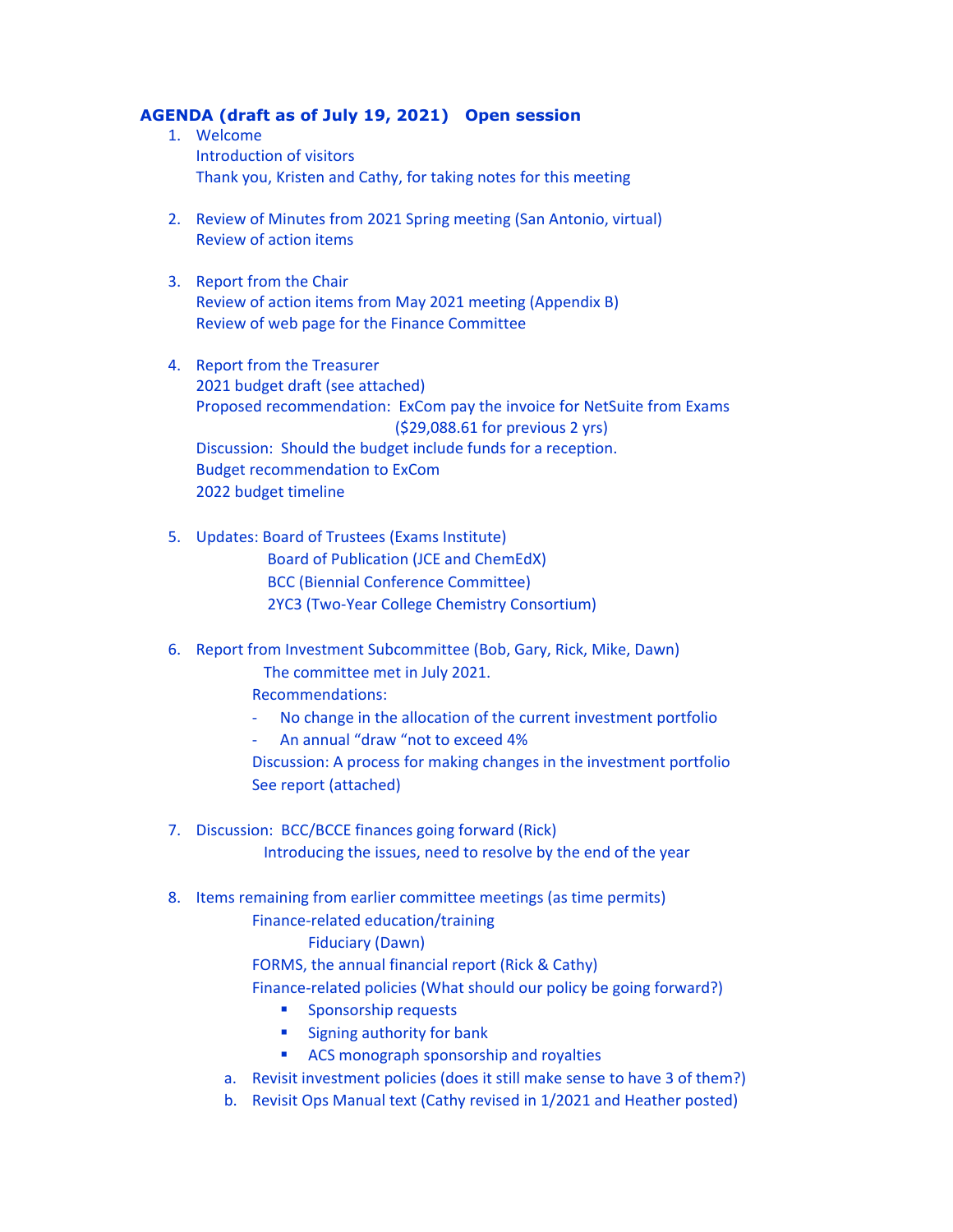# **Current Committee Members:**

An asterisk (\*) indicates an ex officio voting member:

- Division Treasurer [Rick Moog]
- Treasurer, Board of Publications [Frank Torre]
- Treasurer, 2YC3 [Julie Ellefson-Kuehn]
- Co-Chair, Biennial Conference Committee [MaryKay Orgill]
- Director, ACS Exams Institute [Kristen Murphy]
- Division Chair Succession [Stacey Lowery Bretz, Dawn Del Carlo, Vicente Talanquer]

A double asterisk (\*\*) indicates an ex officio non-voting member

- Board of Trustees representative [Bill Donovan]
- Blue Moon Consulting [Mike Dolence]

|                        | <b>Years of Service</b>                                            |                                                                      |                                                        |
|------------------------|--------------------------------------------------------------------|----------------------------------------------------------------------|--------------------------------------------------------|
| Last name, First name  | Term 1                                                             | Term 2                                                               | Term 3                                                 |
| Middlecamp, Cathy      | $\boxtimes$ 1st $\boxtimes$ 2nd $\boxtimes$ 3rd                    | $\boxtimes$ 1st $\square$ 2 <sup>nd</sup> $\square$ 3rd              | 1 <sup>st</sup><br>$\vert$ 2 <sup>nd</sup> $\vert$ 3rd |
| Bretz, Stacey Lowery*  | $\boxtimes$ 1st $\boxtimes$ 2nd<br>3 <sup>rd</sup>                 | $]$ 2 <sup>nd</sup> $[]$ 3rd<br>$1^{\rm st}$                         | 1 <sup>st</sup><br>2 <sub>nd</sub><br>$\Box$ 3rd       |
| Talanquer, Vicente*    | $\boxtimes$ 1st $\Box$ 2nd<br>3 <sup>rd</sup>                      | $]$ 2 $^{\mathsf{nd}}$ $\Box$ 3rd<br>1 <sup>st</sup>                 | $\Box$ 3rd<br>$1^{\rm st}$<br>2 <sub>nd</sub>          |
| Del Carlo, Dawn*       | $\boxtimes$ 1st $\boxtimes$ 2nd $\boxtimes$ 3rd                    | $\lceil 2^{\text{nd}} \rceil$ 3rd<br>$1^{\rm st}$                    | 1 <sup>st</sup><br>2 <sub>nd</sub><br>│ 3rd            |
| Moog, Rick*            | $\boxtimes$ 1st $\boxtimes$ 2nd $\boxtimes$ 3rd                    | $\lceil 2^{nd} \rceil$ 3rd<br>$\boxtimes 1^{\rm st}$ .               | $1^{\rm st}$<br>│ 3rd<br>2 <sub>nd</sub>               |
| Ellefson-Kuehn, Julie* | $\boxtimes$ 1st $\boxtimes$ 2nd $\boxtimes$ 3rd                    | $\sqrt{2^{nd}} \square$ 3rd<br>$\boxtimes 1^{\rm st}$                | $1^{\rm st}$<br>2 <sub>nd</sub><br>l l3rd              |
| Pribush, Bob           | $\boxtimes$ 1st $\Box$ 2nd<br>3 <sup>rd</sup>                      | $\lceil 2^{\mathsf{nd}} \rceil \rceil$ 3rd<br>1 <sup>st</sup>        | 1 <sup>st</sup><br>2 <sup>nd</sup><br>$\Box$ 3rd       |
| Hollis, Gary           | $\sqrt{2^{nd}}$<br>3 <sup>rd</sup><br>$\boxtimes1^{\mathsf{st}}$   | $\sqrt{2^{nd}}$ $\sqrt{3}$ rd<br>1 <sup>st</sup>                     | 1 <sup>st</sup><br>2 <sub>nd</sub><br>l l3rd           |
| Torre, Frank*          | $\boxtimes$ 1st $\boxtimes$ 2nd $\boxtimes$ 3rd                    | $]$ 2 <sup>nd</sup> $]$ 3rd<br>$\boxtimes 1^{\rm st}$ $\Box$         | 1 <sup>st</sup><br>$\Box$ 3rd<br>2 <sup>nd</sup>       |
| Donovan, Bill**        | $\boxtimes$ 1st $\boxtimes$ 2nd $\boxtimes$ 3rd                    | 1 <sup>st</sup><br>$ 2^{nd} $<br>$\exists$ rd                        | 1 <sup>st</sup><br>13rd<br>2 <sub>nd</sub>             |
| Murphy, Kristen*       | $\boxtimes$ 1st $\boxtimes$ 2nd $\boxtimes$ 3rd                    | $\Box$ 3rd<br>$\boxtimes 1^{\text{st}}$  <br>$]$ 2 <sup>nd</sup> $[$ | 1 <sup>st</sup><br>]3rd<br>2 <sub>nd</sub>             |
| Orgill, MaryKay*       | $\boxtimes$ 1st $\boxtimes$ 2nd<br>3 <sup>rd</sup>                 | 3rd<br>$1^{\rm st}$<br>2 <sub>nd</sub>                               | 1 <sup>st</sup><br>3rd]<br>2 <sub>nd</sub>             |
| Dolence, Mike**        | 3 <sup>rd</sup><br>$\boxtimes1^{\mathsf{st}}$  <br>2 <sup>nd</sup> | 1 <sup>st</sup><br>]3rd<br>2 <sup>nd</sup>                           | 1 <sup>st</sup><br>2 <sub>nd</sub><br>13rd             |

To check a square, double click in the gray area of the box. You will see a box labeled" Check Box Form Field Options. On the right side under "Default Value" click on "checked" then click OK.

# **Submitted by:**

Name: Cathy Middlecamp Committee position:  $\boxtimes$  Chair  $\Box$  Chair-elect  $\Box$  Member Date: 07/20/21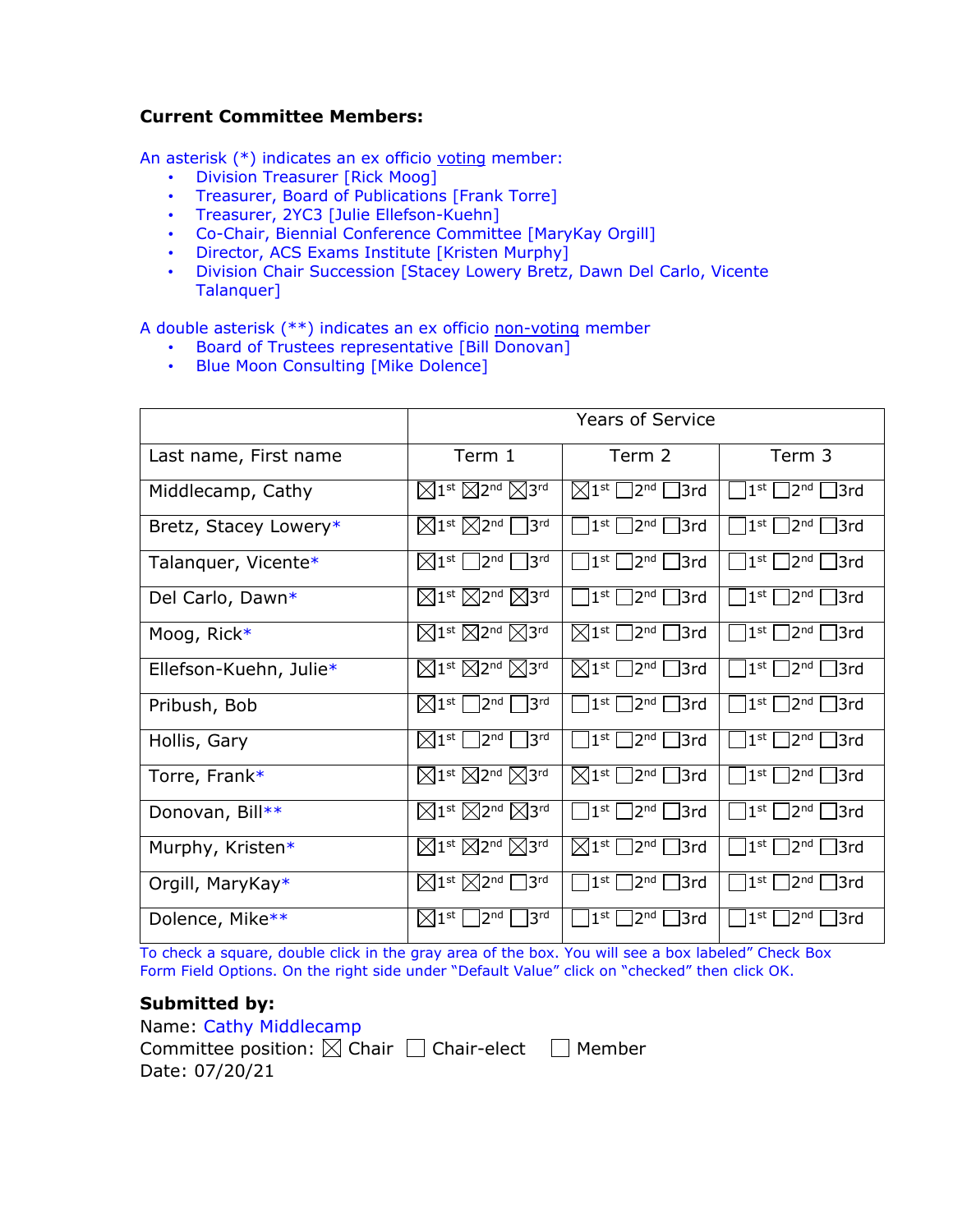# **APPENDIX A**

# **Definitions and Abbreviations used by the Finance Committee**

| <b>DivCHED</b>          | The entire legal entity that is the Division of Chemical Education       |
|-------------------------|--------------------------------------------------------------------------|
| ExCom                   | <b>Executive Committee of DivCHED</b>                                    |
| <b>Chair Succession</b> | Elected leadership of DivCHED - Immediate Past Chair, Chair, Chair       |
|                         | Elect                                                                    |
| Treasurer               | Elected Treasurer of DivCHEM                                             |
| GovPro                  | Governance and Programming; those activities and responsibilities within |
|                         | DivCHED that are not supervised by BoT or BoP                            |
| BoP                     | Board of Publication                                                     |
| Treasurer of BoP        | Appointed Treasurer of Board of Publication                              |
| <b>JCE</b>              | Journal of Chemical Education                                            |
| Editors                 | Appointed Editors of JCE and of ChemEdX                                  |
| Exams                   | <b>ACS</b> Examinations Institute                                        |
| BoT                     | Board of Trustees of the ACS Examinations Institute                      |
| <b>BCC</b>              | <b>Biennial Conference Committee</b>                                     |
| <b>BCCE</b>             | Biennial Conference on Chemical Education                                |
| <b>MPP</b>              | Meeting Planning Partner                                                 |
| 2YC3                    | Two-Year College Chemistry Consortium                                    |
| <b>GSSPC</b>            | Graduate Student Symposium Planning Committee                            |
| <b>RHSTA</b>            | Regional High School Teachers Award                                      |